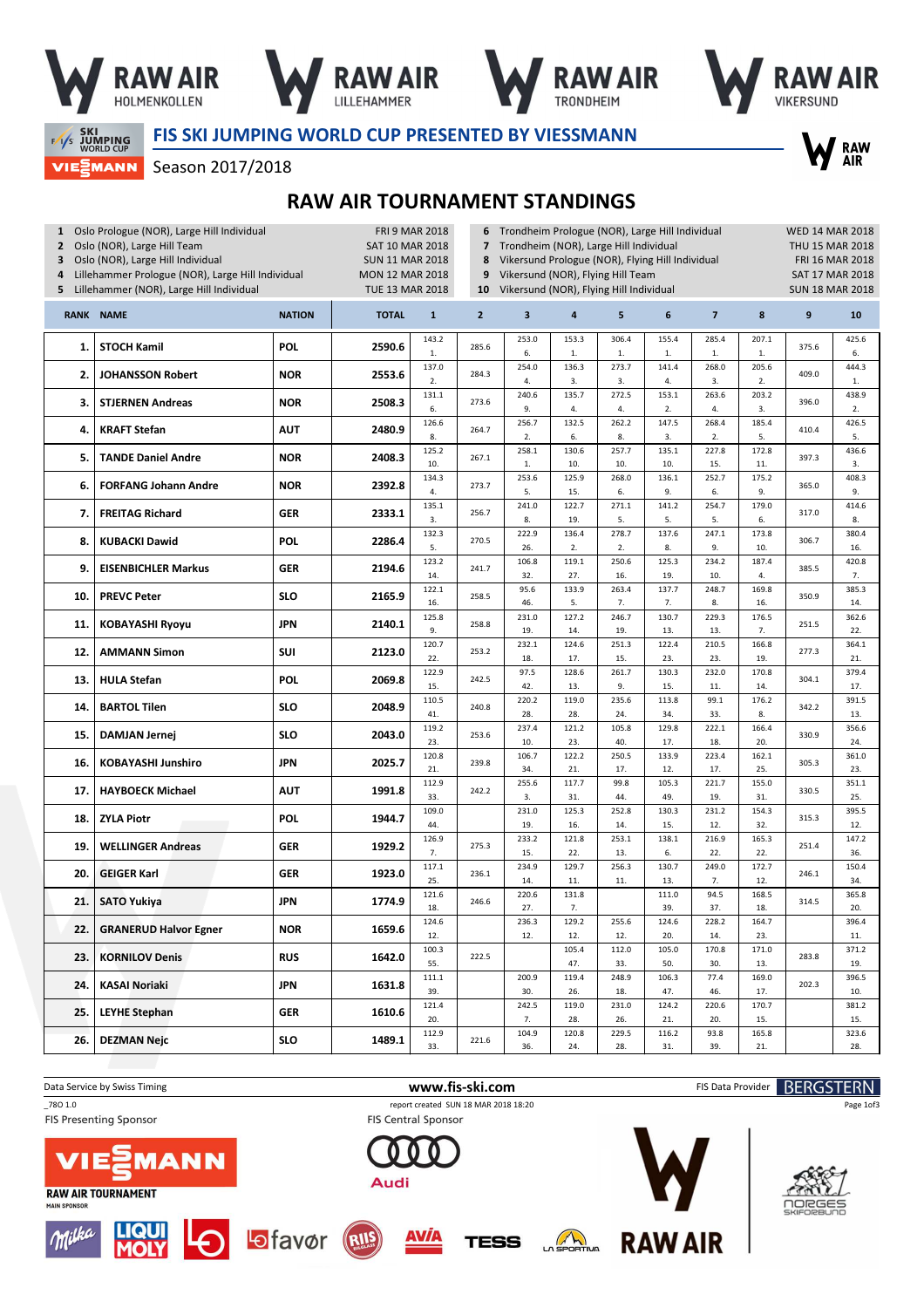







<sup>7</sup> RAW<br>AIR

**SKI SKI WORLD CUP VIEWANN**  FIS SKI JUMPING WORLD CUP PRESENTED BY VIESSMANN

Season 2017/2018

## RAW AIR TOURNAMENT STANDINGS

|     | <b>RANK NAME</b>             | <b>NATION</b> | <b>TOTAL</b> | $\mathbf{1}$ | $\overline{2}$ | $\overline{\mathbf{3}}$ | 4            | 5            | 6            | $\overline{7}$ | 8            | 9     | 10           |
|-----|------------------------------|---------------|--------------|--------------|----------------|-------------------------|--------------|--------------|--------------|----------------|--------------|-------|--------------|
| 27. | <b>WOLNY Jakub</b>           | <b>POL</b>    | 1485.7       | 110.1        |                | 228.0                   | 118.9        | 239.6        | 121.4        | 189.2          | 139.0        |       | 339.5        |
|     |                              |               |              | 42.<br>114.2 |                | 22.<br>237.1            | 30.<br>122.4 | 20.<br>238.1 | 25.<br>120.2 | 28.<br>101.9   | 39.<br>163.6 |       | 27.<br>128.1 |
| 28. | <b>ASCHENWALD Philipp</b>    | <b>AUT</b>    | 1400.4       | 30.          |                | 11.                     | 20.          | 21.          | 27.          | 31.            | 24.          | 174.8 | 39.          |
| 29. |                              | <b>AUT</b>    | 1348.7       | 123.8        | 255.8          | 233.1                   | 131.0        | 233.2        | 100.6        |                | 141.4        |       | 129.8        |
|     | <b>SCHLIERENZAUER Gregor</b> |               |              | 13.          |                | 17.                     | 9.           | 25.          | 53.          |                | 38.          |       | 38.          |
| 30. | <b>LINDVIK Marius</b>        | <b>NOR</b>    | 1319.8       | 124.7<br>11. |                | 229.3<br>21.            | 124.3<br>18. | 226.2<br>30. | 128.7<br>18. | 206.6<br>25.   | 133.8<br>40. |       | 146.2<br>37. |
| 31. | <b>FANNEMEL Anders</b>       | <b>NOR</b>    | 1279.2       | 121.6        |                | 99.8                    | 106.6        | 227.8        | 110.3        | 97.1           | 144.4        |       | 371.6        |
|     |                              |               |              | 18.<br>99.8  |                | 40.                     | 46.<br>113.3 | 29.<br>114.8 | 40.<br>134.6 | 36.<br>227.0   | 37.<br>161.7 |       | 18.<br>163.5 |
| 32. | <b>KOT Maciej</b>            | <b>POL</b>    | 1255.9       | 56.          | 241.2          |                         | 37.          | 31.          | 11.          | 16.            | 26.          |       | 31.          |
| 33. | <b>BICKNER Kevin</b>         | <b>USA</b>    | 1235.8       | 118.3<br>24. |                | 104.9<br>36.            | 117.4<br>32. | 111.7<br>34. | 116.9<br>30. | 204.9<br>26.   | 155.6<br>29. |       | 306.1<br>30. |
|     |                              |               |              | 110.0        |                | 70.6                    | 100.0        |              | 111.8        | 100.5          | 145.4        |       | 156.3        |
| 34. | <b>KLIMOV Evgeniy</b>        | <b>RUS</b>    | 1211.3       | 43.          | 213.1          | 50.                     | 53.          |              | 38.          | 32.            | 35.          | 203.6 | 33.          |
| 35. | <b>INSAM Alex</b>            | ITA           | 1193.1       | 112.1<br>37. | 87.7           | 96.7<br>43.             | 102.8<br>52. |              | 109.9<br>42. | 87.0<br>43.    | 155.4<br>30. | 92.1  | 349.4<br>26. |
|     |                              |               |              | 104.3        |                | 206.8                   | 107.1        | 101.5        | 112.0        | 73.2           | 106.0        |       |              |
| 36. | <b>SCHULER Andreas</b>       | SUI           | 1167.7       | 49.          | 225.5          | 29.                     | 45.          | 43.          | 36.          | 47.            | 45.          | 131.3 |              |
| 37. | <b>WANK Andreas</b>          | <b>GER</b>    | 1163.2       | 116.3        |                | 236.3                   | 113.4        | 237.8        | 123.6        | 208.0          | 127.8        |       |              |
|     |                              |               |              | 28.<br>113.2 |                | 12.<br>107.6            | 36.<br>110.2 | 23.<br>98.0  | 22.<br>112.3 | 24.<br>81.8    | 41.<br>125.7 |       |              |
| 38. | <b>DESCHWANDEN Gregor</b>    | SUI           | 1114.5       | 32.          | 204.4          | 31.                     | 39.          | 46.          | 35.          | 45.            | 42.          | 161.3 |              |
| 39. | <b>ZOGRAFSKI Vladimir</b>    | <b>BUL</b>    | 1100.5       | 114.0<br>31. |                | 106.8<br>32.            | 131.6<br>8.  | 106.4<br>38. | 118.0<br>28. | 220.5<br>21.   | 144.5<br>36. |       | 158.7<br>32. |
|     |                              |               |              | 117.1        |                | 227.5                   | 116.3        | 106.7        | 107.3        | 97.2           | 77.6         |       |              |
| 40. | <b>AIGNER Clemens</b>        | <b>AUT</b>    | 1097.2       | 25.          | 247.5          | 23.                     | 33.          | 37.          | 46.          | 35.            | 49.          |       |              |
| 41. | <b>BOYD-CLOWES Mackenzie</b> | <b>CAN</b>    | 895.7        | 112.8<br>35. |                | 233.2<br>15.            | 112.4<br>38. | 230.6<br>27. | 121.9<br>24. | 84.8<br>44.    |              |       |              |
| 42. | <b>NAZAROV Mikhail</b>       | <b>RUS</b>    | 886.4        | 83.5         | 199.6          |                         | 107.8        | 99.8         | 107.4        | 69.0           | 66.4         | 152.9 |              |
|     |                              |               |              | 66.<br>102.1 |                |                         | 44.<br>105.4 | 44.<br>108.4 | 45.<br>106.2 | 49.<br>94.5    | 53.<br>100.9 |       |              |
| 43. | <b>TAKEUCHI Taku</b>         | <b>JPN</b>    | 848.9        | 54.          | 231.4          |                         | 47.          | 36.          | 48.          | 37.            | 46.          |       |              |
| 44. | <b>PREVC Domen</b>           | <b>SLO</b>    | 848.4        |              |                |                         |              |              |              |                | 157.1<br>27. | 260.0 | 431.3<br>4.  |
| 45. | <b>LANISEK Anze</b>          | <b>SLO</b>    | 791.8        | 103.9        |                | 101.9                   | 72.0         |              | 112.0        | 98.0           | 156.4        |       | 147.6        |
|     |                              |               |              | 50.          |                | 39.                     | 64.          |              | 36.          | 34.            | 28.          |       | 35.          |
| 46. | <b>LEAROYD Jonathan</b>      | FRA           | 760.0        | 112.6<br>36. |                | 223.0<br>25.            | 114.2<br>34. | 105.2<br>41. | 114.8<br>32. | 90.2<br>41.    |              |       |              |
|     |                              |               |              | 104.9        |                | 96.7                    | 114.2        | 108.5        | 120.5        | 204.5          |              |       |              |
| 47. | <b>ZAJC Timi</b>             | <b>SLO</b>    | 749.3        | 48.          |                | 43.                     | 34.          | 35.          | 26.          | 27.            |              |       |              |
| 48. | <b>HUBER Daniel</b>          | <b>AUT</b>    | 743.8        | 116.8<br>27. |                | 225.4<br>24.            | 99.4<br>54.  |              | 114.3<br>33. | 187.9<br>29.   |              |       |              |
| 49. | <b>COLLOREDO Sebastian</b>   | <b>ITA</b>    | 739.7        | 111.5        | 103.8          | 85.4                    | 109.6        | 94.0         | 103.5        |                | 86.6         | 45.3  |              |
|     |                              |               |              | 38.          |                | 49.                     | 40.          | 47.          | 51.          |                | 47.<br>147.0 |       | 312.7        |
| 50. | <b>FETTNER Manuel</b>        | <b>AUT</b>    | 716.8        |              |                |                         |              |              |              |                | 33.          | 257.1 | 29.          |
| 51. | <b>ROMASHOV Alexey</b>       | <b>RUS</b>    | 625.9        | 102.3<br>53. | 199.1          |                         | 82.6<br>62.  |              | 93.1<br>55.  |                | 54.1<br>55.  | 94.7  |              |
| 52. | <b>SEMENIC Anze</b>          | <b>SLO</b>    | 563.4        | 87.0         |                |                         | 108.1        | 83.0         | 108.9        | 69.2           | 107.2        |       |              |
|     |                              |               |              | 65.<br>102.9 |                |                         | 43.          | 48.          | 43.          | 48.            | 44.          |       | 81.9         |
| 53. | <b>AALTO Antti</b>           | <b>FIN</b>    | 533.3        | 52.          |                |                         |              |              | 110.0<br>41. | 91.6<br>40.    | 146.9<br>34. |       | 40.          |
| 54. | <b>KOZISEK Cestmir</b>       | CZE           | 523.9        | 103.2        |                |                         | 105.0        |              | 108.9        | 87.9           | 118.9        |       |              |
|     |                              |               |              | 51.<br>115.9 |                | 88.2                    | 51.<br>108.8 | 79.1         | 43.<br>102.4 | 42.            | 43.          |       |              |
| 55. | <b>KOUDELKA Roman</b>        | CZE           | 494.4        | 29.          |                | 48.                     | 42.          | 49.          | 52.          |                |              |       |              |

Data Service by Swiss Timing **EXECOTER N WWW.fis-ski.com** FIS Data Provider **BERGSTERN** 

\_78O 1.0 report created SUN 18 MAR 2018 18:20

MAIN SPONSOR

**FIS Presenting Sponsor** 

**RAW AIR TOURNAMENT** 



**FIS Central Sponsor** 

AVÍA







Page 2of3









 $M_{\odot}$